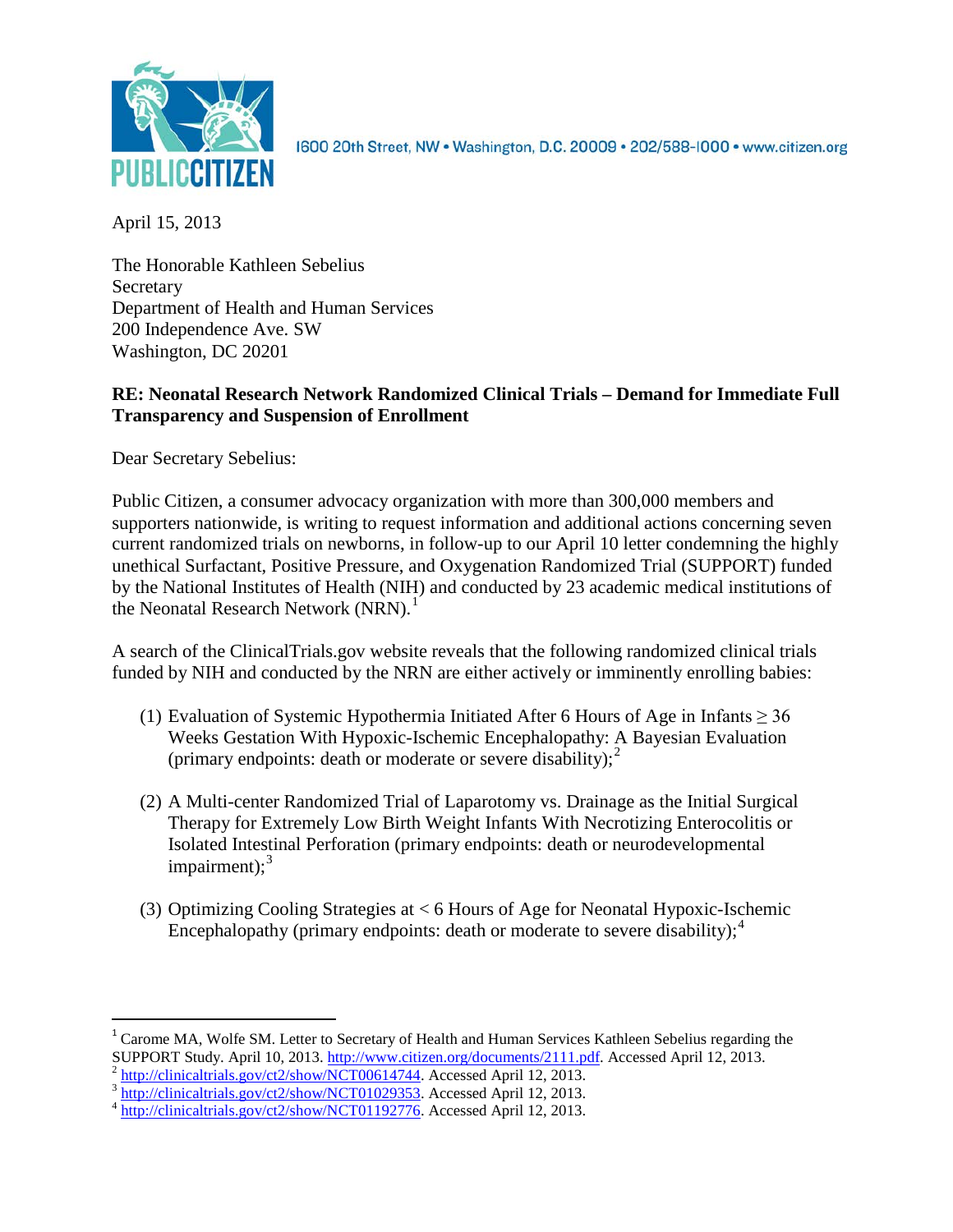- (4) A Randomized Controlled Trial of the Effect of Hydrocortisone on Survival Without Bronchopulmonary Dysplasia and on Neurodevelopmental Outcomes at 22-26 Months of Age in Intubated Infants < 30 Weeks Gestation Age (primary endpoints: improvement in survival without physiologically defined moderate to severe bronchopulmonary dysplasia, and survival without moderate or severe neurodevelopmental impairment);<sup>[5](#page-1-0)</sup>
- (5) Neurodevelopmental Effects of Donor Human Milk vs. Preterm Formula in Extremely Low Birth Weight Infants (primary endpoint: neurodevelopmental outcome; death is one of the secondary endpoints); $\frac{6}{5}$  $\frac{6}{5}$  $\frac{6}{5}$
- (6) Transfusion of Prematures (TOP) Trial: Does a Liberal Red Blood Cell Transfusion Strategy Improve Neurologically-Intact Survival of Extremely-Low-Birth-Weight Infants as Compared to Restrictive Strategy? (primary endpoints: death or significant neurodevelopmental impairment);<sup>[7](#page-1-2)</sup> and
- (7) A Randomized Trial of Targeted Temperature Management with Whole Body Hypothermia for Moderate and Severe Hypoxic-Ischemic Encephalopathy in Premature Infants 33-35 Weeks Gestational Age (primary endpoints: death or moderate or severe disability).<sup>[8](#page-1-3)</sup>

A brief overview of these studies is enclosed. The total planned enrollment for these seven studies is more than 4,500 newborn infants.

Given the egregious deficiencies identified in the consent forms for the SUPPORT study discussed in our April 10 letter — forms apparently approved by the institutional review boards (IRBs) at 23 NRN medical centers participating in the study — there clearly is sufficient reason for the public to seriously doubt whether adequate and appropriate informed consent will be or was obtained from the parents of all newborn infants enrolling in these newer ongoing interventional trials also conducted by the NRN, as well as previous NRN trials that are no longer enrolling infants. Indeed, the public's confidence in the ethical integrity of human experimentation funded by HHS has been understandably shaken by the revelations about lack of informed consent in the SUPPORT study.

In order to reassure the public — who is paying for this research — that the Department of Health and Human Services (HHS) is now actively taking appropriate steps to ensure the protections for these most vulnerable human beings, we demand that you immediately take the following actions:

(1) Make publicly available on the HHS website all versions of the protocols, sample consent forms, and IRB-approved consent forms for (a) the seven clinical trials listed above; (b) any other ongoing NRN randomized clinical trials not listed above; and (c) all prior completed NRN clinical trials not listed above, so that they can be independently

<span id="page-1-0"></span> $\begin{array}{l} \n\text{5} \\ \n\text{http://clinicaltrials.gov/ct2/show/NCT01353313}_{\n\end{array}$  Accessed April 12, 2013.<br>  $\begin{array}{l} \n\text{http://clinicaltrials.gov/ct2/show/NCT01534481}_{\n\end{array}$  Accessed April 12, 2013.<br>  $\begin{array}{l} \n\text{http://clinicaltrials.gov/ct2/show/NCT01702805}_{\n\end{array}$  Accessed April 12, 2

<span id="page-1-1"></span>

<span id="page-1-3"></span><span id="page-1-2"></span>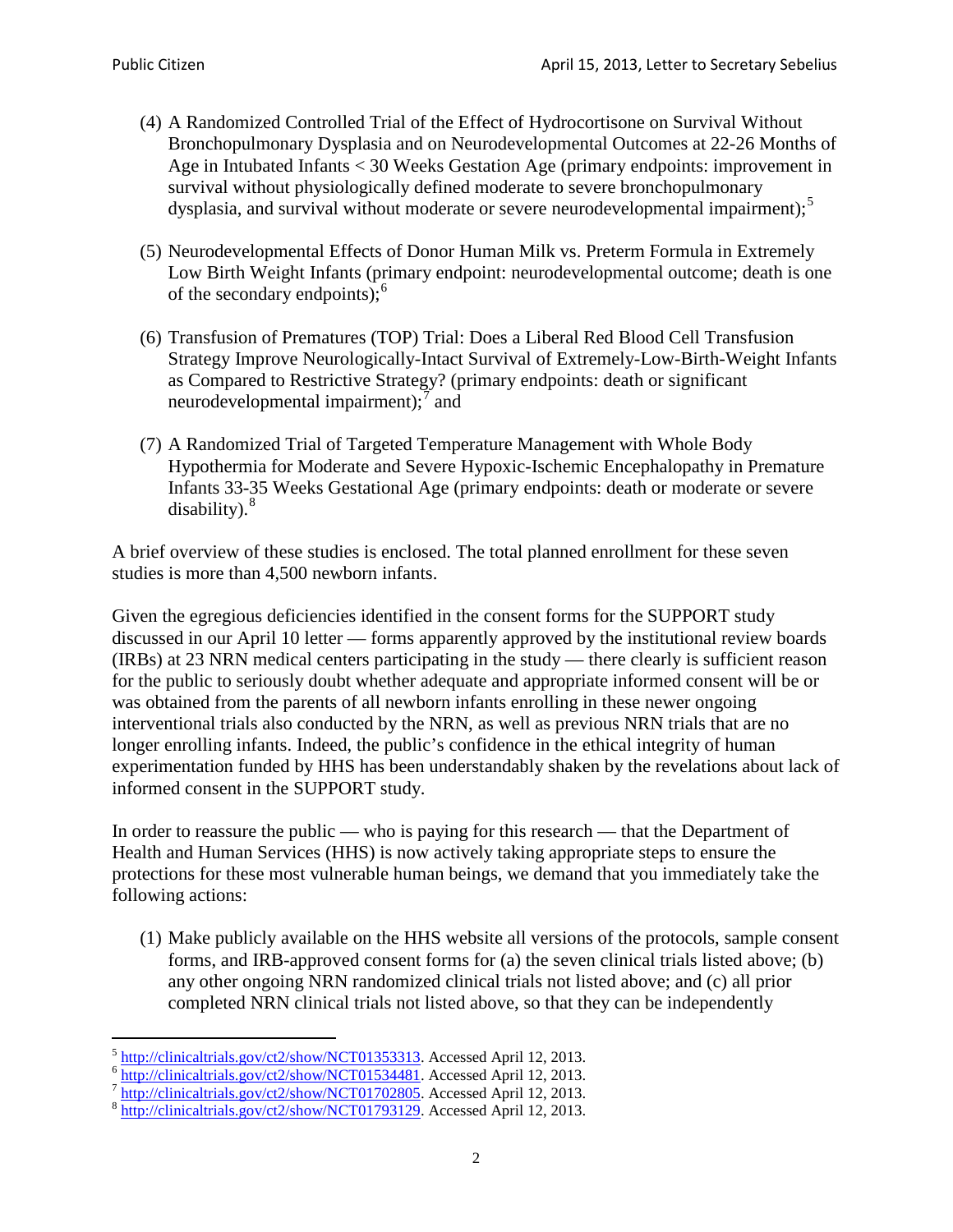assessed by ethicists, researchers, and patient advocates unaffiliated with NIH and the NRN, as well as by any other interested member of the public. Most, if not all, of these documents must exist in digital form and could be easily posted to the HHS website immediately.

(2) Order the suspension of new enrollment in the NRN studies listed above and in any other ongoing NRN randomized clinical trials not listed above. Enrollment in any particular trial should not be allowed to resume until you receive confirmation from independent experts that the protocol, consent form content, and plan for obtaining consent are adequate and appropriate.

In the wake of the disturbing revelations about the highly unethical SUPPORT study, agreeing to take these critically important actions would begin the surely lengthy process of restoring the public's confidence in the ethical integrity of HHS-funded research. Your refusal to take these actions would only heighten the concerns millions of people in this country now have about the adequacy of HHS surveillance over clinical trials.

Thank you for your prompt attention to these important human subjects research issues. Please contact us if you have any questions.

Sincerely,

Michael A. Carome, M.D. Deputy Director Public Citizen's Health Research Group

Sidney M. Wolfe, M.D. **Director** Public Citizen's Health Research Group

- cc: Dr. Francis Collins, Director, NIH
	- Dr. Alan E. Guttmacher, Director, Eunice Kennedy Shriver National Institute of Child Health and Development, NIH
	- Dr. Jerry Menikoff, Director, Office for Human Research Protections

Dr. Kristina Borror, Director, Division of Compliance Oversight, Office for Human Research **Protections** 

Enclosure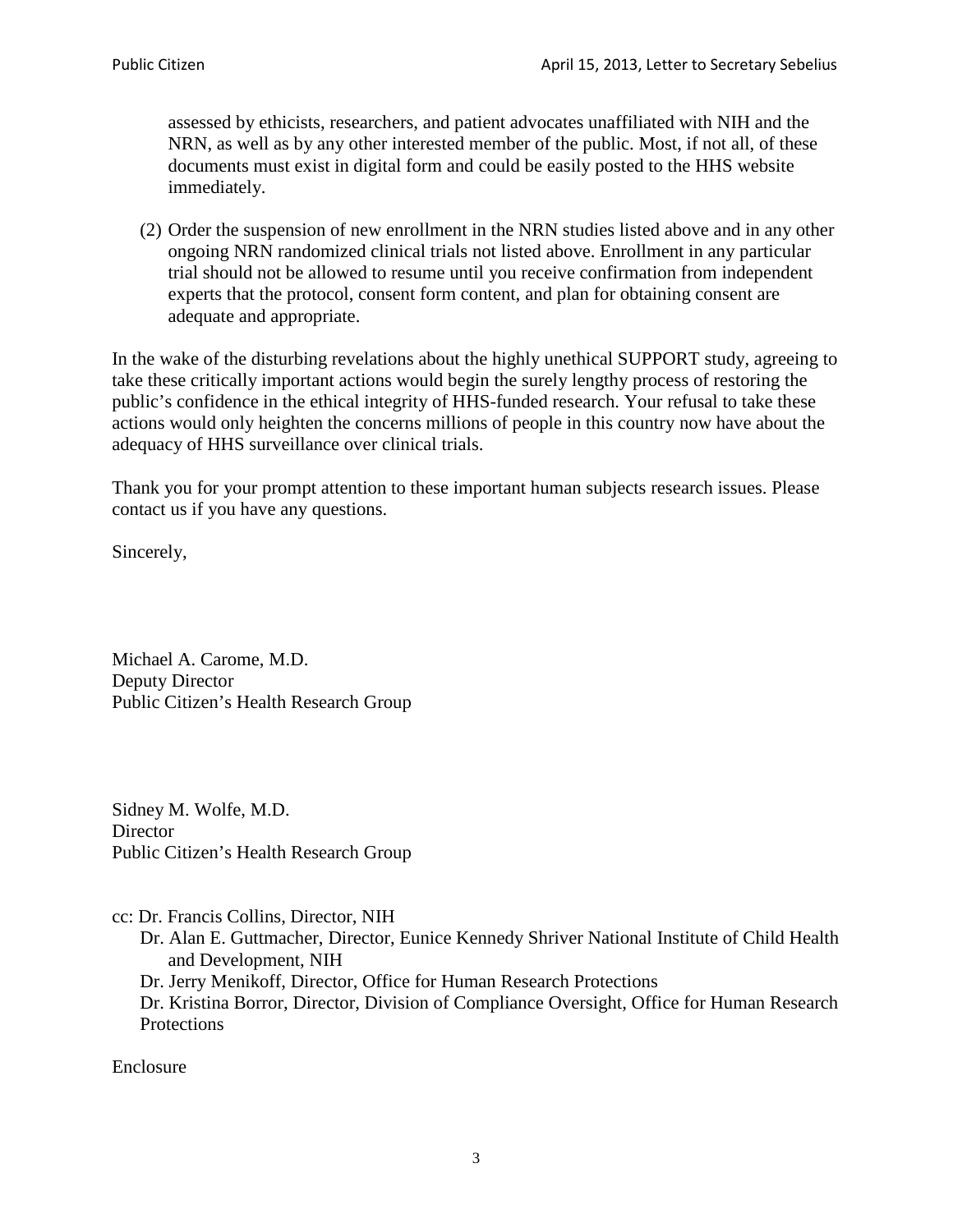### **Overview of Neonatal Research Network Randomized Clinical Trials Currently or Imminently Enrolling Newborn Infants**

### Evaluation of Systemic Hypothermia Initiated After 6 Hours of Age in Infants  $\geq$  36 Weeks Gestation With Hypoxic-Ischemic Encephalopathy: A Bayesian Evaluation<sup>[1](#page-3-0)</sup>

This study is assessing the safety and effectiveness of cooling the body (hypothermia) for 96 hours in infants (born at 36 weeks gestational age or older) who have evidence of hypoxic-ischemic encephalopathy (brain injury due to insufficient oxygen) at birth. The infants are randomly divided into two groups. Babies in one group have their body temperature lowered to 33.5°C for 96 hours starting between 6 and 24 hours after birth (hypothermia group). Babies in the other group have their body temperature maintained at a normal level (37°C). The researchers will determine whether one group of babies has higher rates of death or moderate-to-severe disability compared with the other group. The study began in April 2008 and is expected to continue until approximately March 2014. The researchers plan to enroll 168 infants.

### A Multi-center Randomized Trial of Laparotomy vs. Drainage as the Initial Surgical Therapy for Extremely Low Birth Weight Infants With Necrotizing Enterocolitis (NEC) or Isolated Intestinal Perforation<sup>[2](#page-3-1)</sup>

This study is comparing the effectiveness of two surgical procedures — laparotomy or drainage — commonly used to treat NEC or isolated small intestine perforation (a hole through the wall of the small intestine) in extremely premature infants (birth weight of less than 2.2 pounds). NEC, a common disorder in premature infants, causes necrosis (tissue death) in parts of the small intestine. It can progress to peritonitis (infection throughout the abdominal cavity) and shock. Babies with suspected NEC or isolated small intestine perforation who require surgical treatment are randomly divided into two groups. Babies in one group undergo laparotomy surgery, which involves making a relatively large incision in the wall of the abdomen, examining the intestines and abdominal cavity, and removing dead small-bowel tissue. Babies in the other group only have a drainage tube placed through a very small incision in the abdominal wall to drain fluid from the abdominal cavity. The researchers will determine whether one group of babies has higher rates of death or long-term neurologic damage compared with the other group. The study began in January 2010 and is expected to continue until approximately September 2015. The researchers plan to enroll 300 extremely premature infants.

## Optimizing Cooling Strategies at < 6 Hours of Age for Neonatal Hypoxic-Ischemic  $E$ ncephalopathy<sup>[3](#page-3-2)</sup>

This study is assessing the safety and effectiveness of four different hypothermia treatment strategies based on target temperature and time in infants (born at 36 weeks

<span id="page-3-1"></span><span id="page-3-0"></span> $\frac{1}{2} \frac{\text{http://clinical trials.gov/ct2/show/NCT00614744}}{\text{http://clinical trials.gov/ct2/show/NCT01029353}}$ . Accessed April 12, 2013. 3 [http://clinicaltrials.gov/ct2/show/NCT01192776.](http://clinicaltrials.gov/ct2/show/NCT01192776) Accessed April 12, 2013.

<span id="page-3-2"></span>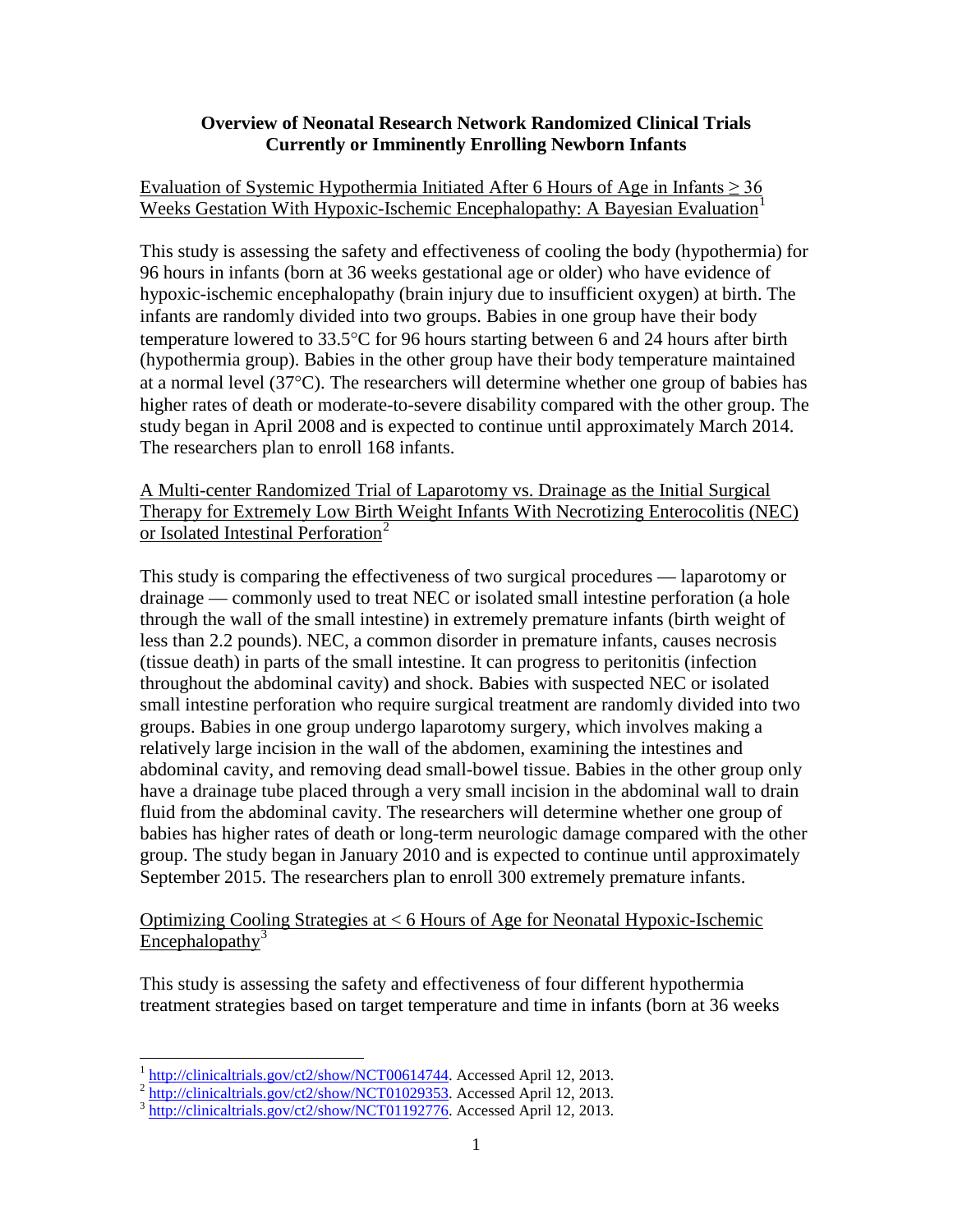gestational age or later) who have evidence of hypoxic-ischemic encephalopathy at birth. The infants are being randomly assigned to receive one of four cooling treatments:

- Cooling to 33.5 °C for 72 hours
- Cooling to 33.5°C for 120 hours
- Cooling to 32.0°C for 72 hours
- Cooling to 32.0°C for 120 hours

The researchers will determine the rates of death or moderate-to-severe disability for each group. The study began in September 2010 and is expected to continue until approximately March 2017. The researchers plan to enroll 726 infants.

A Randomized Controlled Trial of the Effect of Hydrocortisone on Survival Without Bronchopulmonary Dyspalsia and on Neurodevelopmental Outcomes at 22-26 Months of Age in Intubated Infants  $<$  30 Weeks Gestation Age<sup>[4](#page-4-0)</sup>

This study is testing the safety and effectiveness of a 10-day course of treatment with the drug hydrocortisone for premature infants (estimated gestational age of less than 30 weeks) who are intubated (on a mechanical ventilator) at 14-28 days of life. The infants are randomly divided into two groups. Babies in one group receive hydrocortisone, and babies in the other group receive placebo. The researchers will determine whether infants in one group are more likely to survive without having moderate to severe bronchopulmonary dysplasia, a type of lung disease commonly seen in premature infants who need prolonged mechanical ventilation. They also will determine whether infants in one group are more likely to survive without having moderate to severe neurologic damage compared with the other group. The study began in September 2011 and is expected to continue until October 2016. The investigators plan to enroll 800 premature infants.

## Neurodevelopmental Effects of Donor Human Milk vs. Preterm Formula in Extremely Low Birth Weight Infants<sup>[5](#page-4-1)</sup>

This study is comparing the safety and effectiveness of nonmaternal human milk versus preterm baby formula. The infants are randomly divided into two groups. Babies in one group receive pasteurized donated human breast milk, and babies in the other group receive formula milk developed for preterm babies. The researchers will determine whether babies in one group are more likely to die or have abnormal neurologic development compared with the other group. The study began in August 2012 and is expected to continue until June 2018. The researchers plan to enroll 670 premature infants.

<span id="page-4-0"></span> $^4$  [http://clinicaltrials.gov/ct2/show/NCT01353313.](http://clinicaltrials.gov/ct2/show/NCT01353313) Accessed April 12, 2013.<br>  $^5$  [http://clinicaltrials.gov/ct2/show/NCT01534481.](http://clinicaltrials.gov/ct2/show/NCT01534481) Accessed April 12, 2013.

<span id="page-4-1"></span>